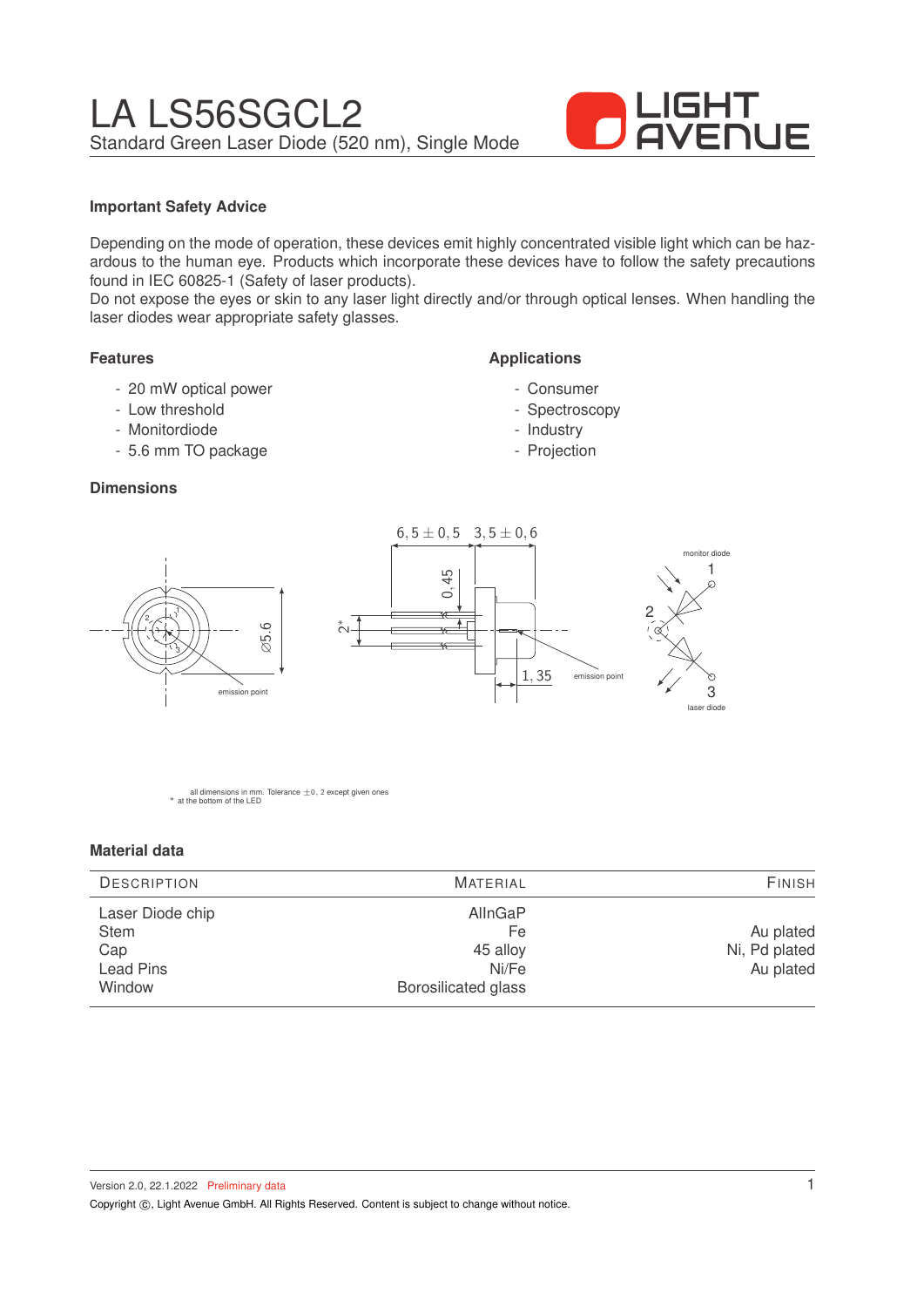

# **Electro-optical characteristics (** $T_A = 25°C$ **)<sup>2</sup>**

| <b>PARAMETER</b>                                                                                        | <b>SYMBOL</b>                                                             | CONDITION                                                                    | MIN.     | TYP <sup>1</sup>              | MAX.                      | UNIT                           |
|---------------------------------------------------------------------------------------------------------|---------------------------------------------------------------------------|------------------------------------------------------------------------------|----------|-------------------------------|---------------------------|--------------------------------|
| <b>Threshold Current</b><br>Radiant power<br>Forward voltage<br>Peak wavelength<br><b>FWHM</b> parallel | $1_{th}$<br>$\Phi_e$<br>$V_{F}$<br>$\lambda_{peak}$<br>$\Theta_\parallel$ | $I_f = 100 \,\text{mA}$<br>$I_f = 100 \,\text{mA}$<br>$I_f = 100 \text{ mA}$ | 510<br>5 | 40<br>20<br>6,2<br>520<br>6,6 | 70<br>32<br>8<br>530<br>8 | mA<br>mW<br>V<br>nm<br>$\circ$ |
| FWHM perpendicular<br><b>Monitor Current</b>                                                            | $\Theta_{\perp}$<br>$1$ m.on.                                             | $\Phi_e = mW, V_R = 5V$                                                      | 19       | 21.4<br>0,025                 | 25                        | $\circ$<br>mA                  |

# **Maximum ratings (** $T_A = 25$ °C)

| <b>PARAMETER</b>                                                                | <b>SYMBOL</b>                       | CONDITION | <b>MINIMUM</b> | <b>MAXIMUM</b>        | UNIT                                               |
|---------------------------------------------------------------------------------|-------------------------------------|-----------|----------------|-----------------------|----------------------------------------------------|
| <b>Operating Current</b><br><b>Operating Temperature</b><br>Storage Temperature | $1_{f,max}$<br>$T_{op}$<br>$T_{st}$ |           | $-20$<br>$-40$ | 200<br>$+60$<br>$+85$ | mA<br>$^{\circ}$ C<br>$^{\circ}$ C<br>$^{\circ}$ C |
| Soldering Temperature <sup>Note</sup><br>Reverse Voltage                        | $T_{sold}$<br>$V_{R}$               |           |                | 260                   |                                                    |

### **Thermal characteristics**

| PARAMETER             | <b>SYMBOL</b>     | VALUE | UNIT           |
|-----------------------|-------------------|-------|----------------|
| Thermal resistance    | $R\Theta_{J-Pin}$ | 34    | K/W            |
| Soldering temperature | $T_{sold}$        | 260   | $\circ$ $\cap$ |

Note: Soldering temperature refers to an iron tip temperature (max 30W power) during the solder process. Soldering positions should be 1.6 mm away from the bottom edge of the case. The immersion time must be less than 3s.

## $\mathsf{Binning\ } (I_F = 100 \ \mathrm{mA} )^2$

| WAVELENGTH (NM) |          |           |          |           |           |          |           |          |
|-----------------|----------|-----------|----------|-----------|-----------|----------|-----------|----------|
|                 | $510,0-$ | $512.5 -$ | $515,0-$ | $517.5 -$ | $520.0 -$ | $522,5-$ | $525.0 -$ | $527,5-$ |
|                 | 512,5    | 515.0     | 517.5    | 520.0     | 522,5     | 525,0    | 527,5     | 530,0    |
| Bin             |          |           |          |           |           |          |           |          |

Copyright ©, Light Avenue GmbH. All Rights Reserved. Content is subject to change without notice.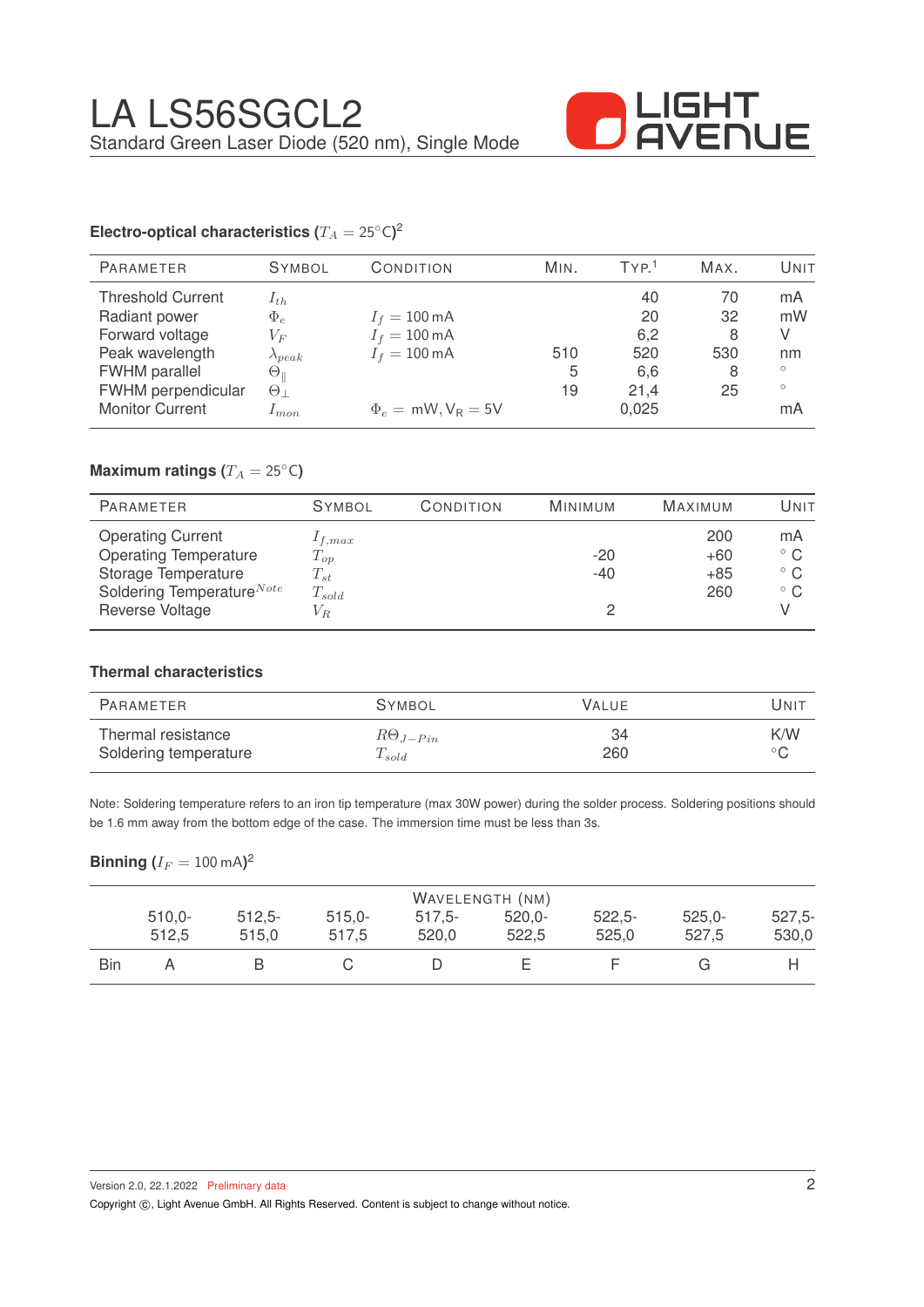

## **Important Usage and Application Information**

Lead free product - RoHS compliant.

All products, product specifications and data to improve reliability, function, design or otherwise are subject to change without notice. The information describes the type of component and shall not be considered as assured characteristics.

Due to technical requirements components may contain dangerous substances. For information on the types in question please contact our Sales Organization.

These laser diodes are designed as consumer goods in production and quality, especially in the application areas of computers, measuring equipment, tooling machines, audio visual equipment and home applicances. Please do not use this product for equipment, which needs extremely high reliability and safety in function and precision. Operating the laser diode above the maximum rating even for very short periods of time can damage the laser diode or reduce its lifetime. The laser diode must be operated with a suitable power supply with minimized electrical noise. When using this product, please stay within the maximum ratings, pay attention to the other instructions, conditions and precautions described in this datasheet. We will assume no responsibility for any damages resulting from improper use of this product.

#### **Handling and Storage Conditions**

The laser diode is very sensitive to electrostatic discharge (ESD). Proper precautions must be taken. Furthermore the package is a not hermetic package. Please be careful by using this product in humid atmosphere or atmosphere containing caustic or corrosive gases as this may cause the product to fail. When the product is soldered, please do not apply pyhsical stress to the lead pins. Avoid the heating of the complete package by preheating or reflow. Please only heat the lead section for a short time. When the leads are formed or cutted, please do not apply physical stress.

Please finish soldering within 7 days or keep the products in a sealed box to avoid silver oxidization.

#### **Packing**

Laser diodes are arranged in trays. A cover is put on the top of the tray. For shipment the trays are arranged to stacks and placed into an ESD bag and packaging box. Please use the recycling operators familiar to you. If required you can ask for our help. Please get in touch with your nearest sales office. By agreement we will take packing material back, if sorted. Transport costs of any kind must be paid by customers. For packing material that is returned to us unsorted or which we are not obliged to accept, any costs incurred will be invoiced to you.

#### **Returns and Complaints**

For complaints and returns of material a RMA-number is necessary. Samples for analysis purposes can be send to us without credit.

## **Shipping Conditions**

If not otherwise arranged, the "General Terms of Business of Light Avenue GmbH" apply for any shipment. If this document is not familiar to you, please request it at our nearest sales office.

Version 2.0, 22.1.2022 Preliminary data Copyright (C), Light Avenue GmbH. All Rights Reserved. Content is subject to change without notice.